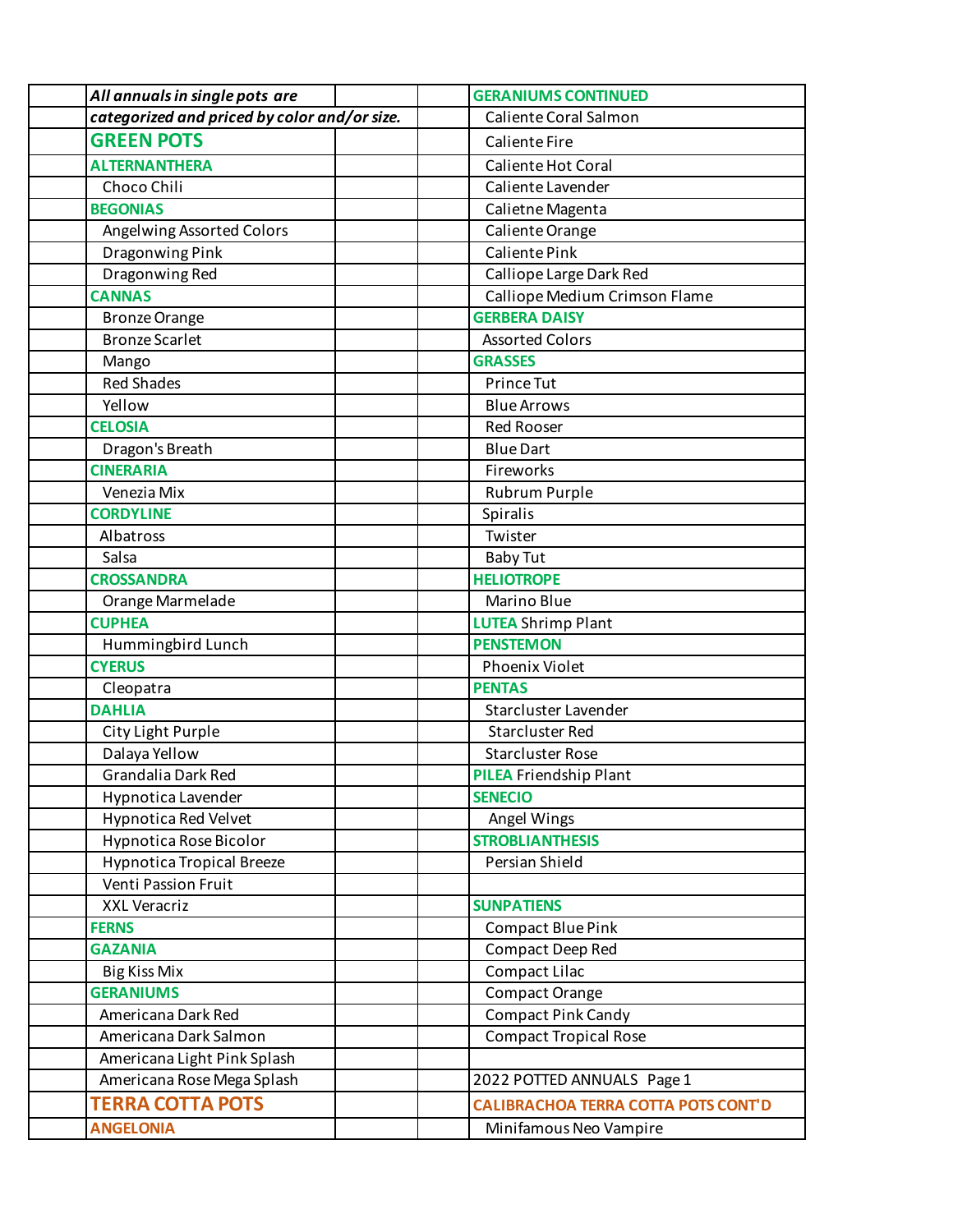| Alonia Violet                     | Minifamous Neo White              |
|-----------------------------------|-----------------------------------|
| Alonia Pink Flirt                 | Minifamous Neo Whit/Yellow        |
| Alonia Big Dark Pink              | Minifamous Uno Dark Blue          |
| Alonia Snowball                   | Minifamous Uno Pink               |
| <b>APTENIA (Dorotheanthus)</b>    | Minifamous Uno Pink Star          |
| Variegata                         | Minifamous Uno Red                |
| <b>ARGYRANTHEMUM</b>              | Minifamous Uno Violet Star        |
| <b>Butterfly Yellow</b>           | Minifamous Uno Yellow             |
| <b>Grandaisy Red</b>              | Minifamous Volcano Sunset         |
| <b>ARTEMISIA</b>                  |                                   |
| McKana Silver                     | <b>COLEUS</b>                     |
| Sea Salt                          | <b>Big Blonde</b>                 |
|                                   | Chocolate Covered Cherry          |
| <b>BACOPA</b>                     | Chocolate Symphony                |
| <b>Big Falls White</b>            | Dark Chocolate                    |
| <b>Gulliver Blue</b>              | Great Falls Iguazu                |
| <b>Gulliver White</b>             | <b>Great Falls Niagara</b>        |
|                                   | Kiwi Fern                         |
| <b>BEGONIA</b>                    | Luminesce                         |
| Nonstop Deep Salmon               | Rose Lime Magic                   |
| Nonstop Joy Yellow                | <b>Wedding Train</b>              |
| Nonstop Mocca Mix                 |                                   |
| Nonstop Orange                    | <b>DIANTHUS</b>                   |
| Nonstop Pink                      | <b>Beard</b>                      |
| Nonstop Red                       |                                   |
|                                   | <b>DICHONDRA</b>                  |
| <b>BIDENS</b>                     | <b>Emerald Falls</b>              |
| <b>Bidy Bop Blaze</b>             | <b>Silver Falls</b>               |
| <b>Bidy Gonzalez</b>              |                                   |
|                                   | <b>EUPHORBIA</b>                  |
| <b>CALIBRACHOA</b>                | Loreen White                      |
| Callie Pink with Eye              |                                   |
| Callie Purple                     | <b>HELICHRYSUM</b>                |
| Callie Star Orange                | Limelight                         |
| <b>Candy Shop Bouquet</b>         | Silver                            |
| Chameleon Blueberry Scone         |                                   |
| Chameleon Sunshine Berry          | <b>IPOMEA (SWEET POTATO VINE)</b> |
| MiniFamous DBL Pinktastic         | <b>Blackie</b>                    |
| MiniFamous DBL Deep Yellow        | Marguerite                        |
| MiniFamous DBL Red                | Sweet Georgia Black Maple         |
| Minifamous DBL OrangeFlame        | Sweet Georgia Bronze              |
| Minifamous Neo Dark Blue          | Sweet Georgia Heart Red           |
| Minifamous Neo Dp Yellow          | Tricolor                          |
| Minifamous Neo Light Pink         | 2022 POTTED ANNUALS Page 2        |
| <b>TERRA COTTA POTS CONTINUED</b> | <b>TERRA COTTA POTS CONTINUED</b> |
| <b>LANTANA</b>                    |                                   |
| Bandana Cherry Sunrise            | <b>NICOTIANA</b> Mixed Colors     |
| Bandana Mango                     | <b>Mixed Colors</b>               |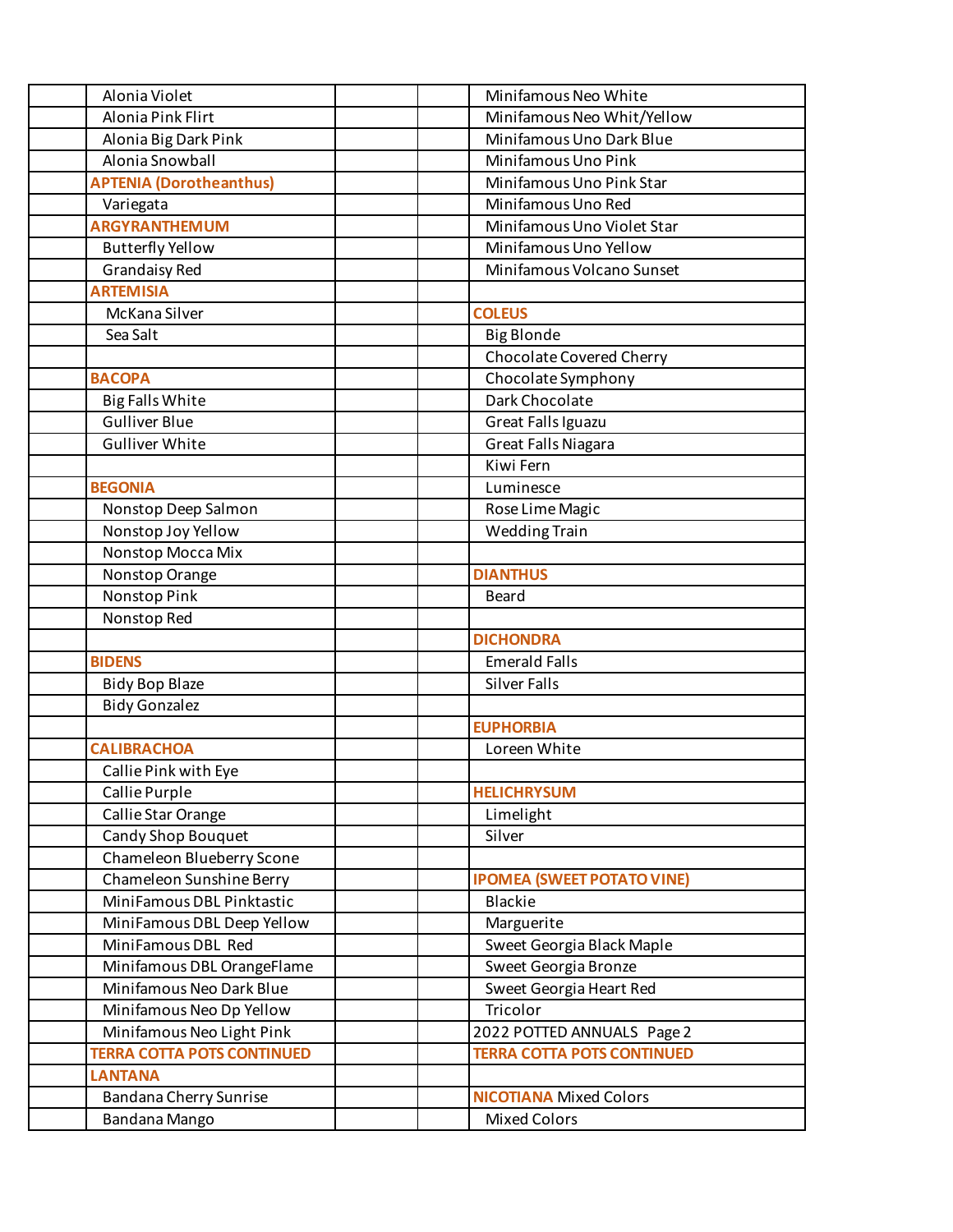| Bandana Peach                     |                                |
|-----------------------------------|--------------------------------|
| <b>Bandana Pink</b>               | <b>OSTEOSPERMUM</b>            |
| Bandana Red                       | 4 D Berry White                |
| <b>Bandana Rose</b>               | Flower Power Compact White     |
| Bandana Yellow                    | FlowerPower Compact Purple     |
| Havena Red                        | Margarita Bronze Flare         |
|                                   | <b>Tradewinds Deep Purple</b>  |
| <b>LOBELIA</b>                    | Zion Red                       |
| Magadi Dark Blue                  | Zion Morning Sun               |
| Magadi Electric Purple            |                                |
|                                   | <b>PETUNIAS</b>                |
| <b>LOBULARIA</b>                  | Amore Fiesta                   |
| Steam Raspberry                   | Amore Purple                   |
| Steam Purple                      | Amore Queen of Hearts          |
| Steam White                       | <b>Black Ray</b>               |
|                                   | Cascadia Bicolor Cabernet      |
| <b>LYSMACHIA</b>                  | Cascadia Iceberg               |
| Goldii                            | Cascadia Indian Summer         |
| Goldilocks                        | Cascadia Purple Ice            |
|                                   | Cascadia Pitaya                |
| <b>NASTURTIUM</b>                 | Crazytunia Blackberry Jam      |
| Alaska Mix                        | Crazytunia Cosmic Purple       |
|                                   | Crazytunia Moonstruck          |
| <b>NEMESIA</b>                    | Crazytunia Tiki Torch          |
| Nesia Burgundy                    | <b>Headliner Dark Saturn</b>   |
| Nesia Dark Blue                   | Headliner Electric Purple Sky  |
| Nesia Tropical                    | <b>Headliner Enchanted Sky</b> |
| Nesia Tutti Fruitti               | Headliner Night Sky            |
|                                   | <b>Headliner Pink Sky</b>      |
| <b>NEW GUINEA IMPATIENS</b>       | <b>Headliner Starry Sky</b>    |
| Sonic Amethyst                    | Ray Black                      |
| Sonic Deep Purple                 | Ray Sunflower                  |
| Sonic Deep Red                    | <b>Supercal Carmel Yellow</b>  |
| Sonic Light Lavender              | Supercal Cinnamon              |
| Sonic Lilac                       | Supercal French Vanilla        |
| Sonic Magic Pink                  | <b>Supercal Sunray Pink</b>    |
| Sonic Orange                      | Supercal Terra Cotta           |
| Sonic Pink                        | Sweetunia Coral Flash          |
| Sonic Salmon                      | Sweetunia Coral Flash          |
| Sonic Sweet Orange                | Sweetunia Fiona Flash          |
| Sonic Sweet Purple                | Sweetunia Miss Marvel          |
| Sonic Sweet Red                   | Sweetunia Suzie Storm          |
| Sonic White                       | 2022 POTTED ANNUALS Page 3     |
| <b>TERRA COTTA POTS CONTINUED</b> | <b>BLACK SQUARE POTS</b>       |
| <b>PORTULACA</b>                  | Draecena Spikes Green          |
| Pazzaz Nano Fuchsia               | <b>Geranium MultiBloom</b>     |
| Pazzaz Nano Yellow                | 5 Varieties                    |
|                                   | <b>New Guinea Impatiens</b>    |